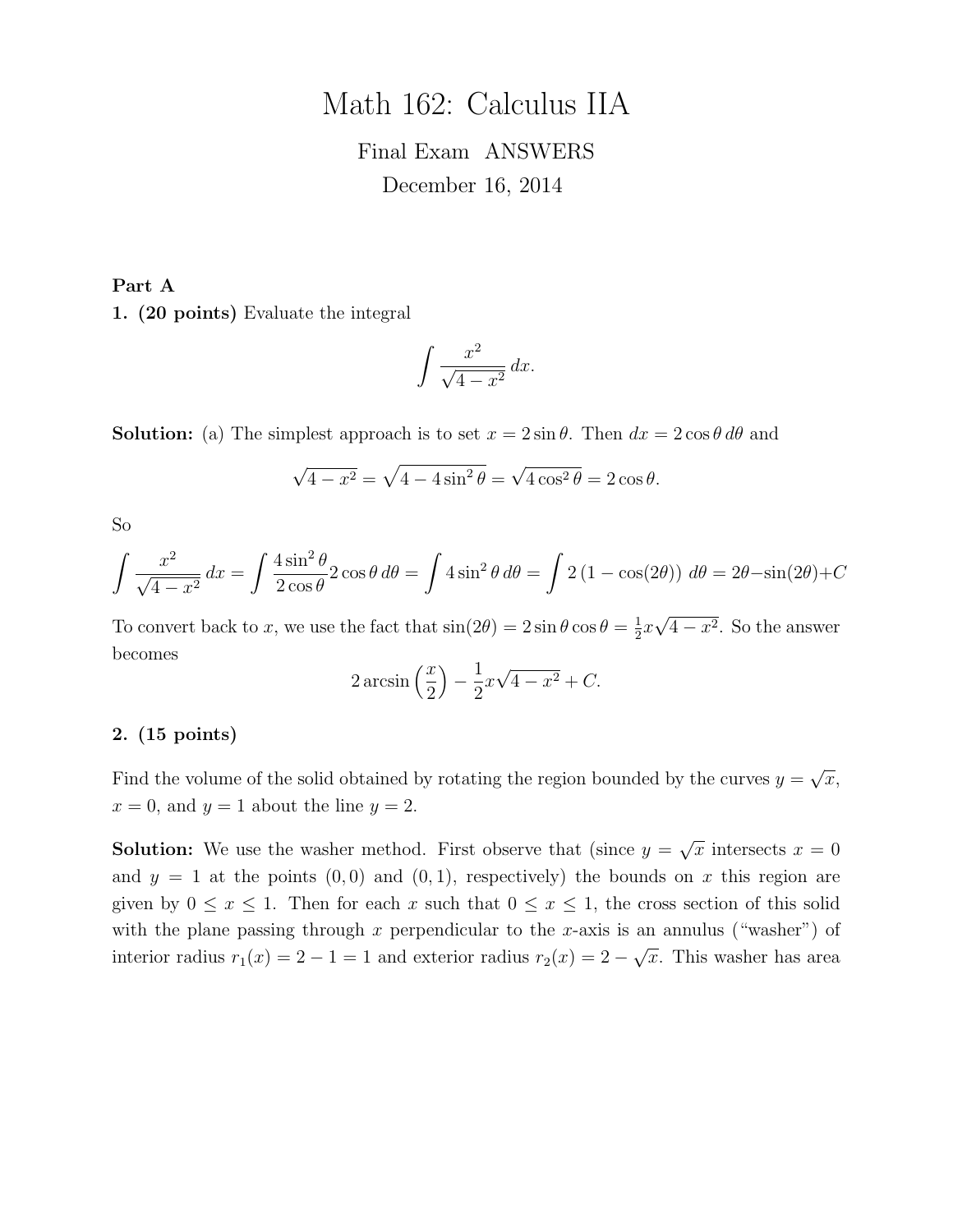$A(x) = \pi (r_2(x))^2 - \pi (r_1(x))^2 = \pi ((2 - \sqrt{\ }$  $(\overline{x})^2 - 1$ ). Therefore this solid has volume given by

$$
V = \int_0^1 A(x) dx = \pi \int_0^1 ((2 - \sqrt{x})^2 - 1) dx
$$
  
=  $\pi \int_0^1 (3 - 4\sqrt{x} + x) dx$   
=  $\pi \left[ 3x - \frac{8x^{3/2}}{3} + \frac{x^2}{2} \right]_0^1$   
=  $\pi (3 - \frac{8}{3} + \frac{1}{2}) = \frac{5\pi}{6}.$ 

3. (15 points) Evaluate the integral

$$
\int \sin(x) \cos(x) e^{\sin x} dx.
$$

**Solution:** We use the substitution  $y = \sin x$ . Then  $dy = \cos x dx$  and the integral becomes

$$
\int \sin x \cos x e^{\sin x} dx = \int y e^y dy.
$$

Next we integrate by parts. We let  $u = y$  and  $dv = e^y dy$ , so that  $du = dy$  and  $v = e^y$ . The integral becomes

$$
\int ye^y dy = ye^y - \int e^y dy = ye^y - e^y + C.
$$

Changing back to the variable  $x$  we conclude that

$$
\int \sin x \cos x e^{\sin x} dx = \sin x e^{\sin x} - e^{\sin x} + C.
$$

### 4. (20 points)

(a) Find the partial fraction expansion of

$$
\frac{1}{x^3 - 4x^2 + 4x}
$$

(b) Evaluate the integral

$$
\int \frac{1}{x^3 - 4x^2 + 4x} \, dx.
$$

(If your answer for part (a) is wrong, you will not receive credit for evaluating the integral of an incorrect function.)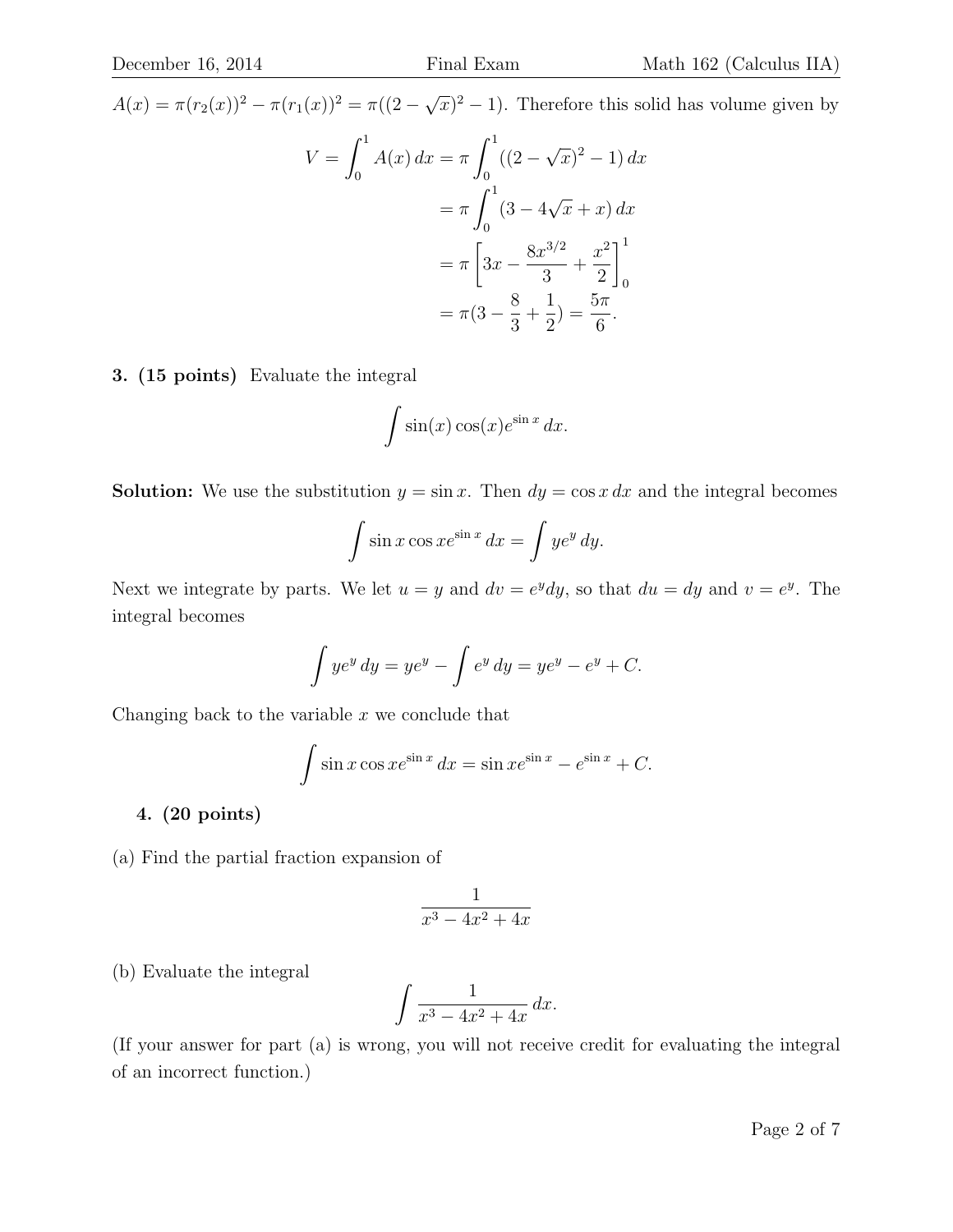**Solution:** (a) First we factor  $x^3 - 4x^2 + 4x$  as  $x(x - 2)^2$ . So

$$
\frac{1}{x^3 - 4x^2 + 4x} = \frac{A}{x} + \frac{B}{x - 2} + \frac{C}{(x - 2)^2}
$$

for some constants  $A, B$ , and  $C$ . Multiplying through by the denominator gives

$$
1 = A(x - 2)^2 + Bx(x - 2) + Cx.
$$

Setting  $x = 2$  immediately gives  $C = \frac{1}{2}$  $\frac{1}{2}$ , and setting  $x = 0$  gives  $A = \frac{1}{4}$  $\frac{1}{4}$ . Setting  $x = 1$  gives  $1 = A - B + C$ , from which it is easy to get  $B = -\frac{1}{4}$  $\frac{1}{4}$ . So

$$
\frac{1}{x^3 - 4x^2 + 4x} = \frac{1/4}{x} + \frac{-1/4}{x - 2} + \frac{1/2}{(x - 2)^2}.
$$

(b) Integrating the answer from (a) gives

$$
\frac{1}{4}\ln|x| - \frac{1}{4}\ln|x-2| - \frac{1/2}{x-2}.
$$

#### 5. (15 points)

Find the arc length of the parametric curve  $x(t) = e^t \cos t$ ,  $y(t) = e^t \sin t$  connecting the point  $(1,0)$  to the point  $(-e^{\pi},0)$ .

**Solution:** First observe that the points  $(1,0)$  and  $(-e^{\pi},0)$  correspond to  $t=0$  and  $t=\pi$ , respectively. It follows that the arc length of this curve is given by

$$
L = \int_0^{\pi} \sqrt{(x'(t))^2 + (y'(t))^2} dt = \int_0^{\pi} \sqrt{(e^t \cos t - e^t \sin t)^2 + (e^t \sin t + e^t \cos t)^2} dt
$$
  
= 
$$
\int_0^{\pi} \sqrt{e^{2t} \cos^2 t - e^{2t} \sin t \cos t + e^{2t} \sin^2 t + e^{2t} \cos^2 t + e^{2t} \sin t \cos t + e^{2t} \sin^2 t} dt
$$
  
= 
$$
\int_0^{\pi} \sqrt{2e^{2t} (\cos^2 t + \sin^2 t)} dt
$$
  
= 
$$
\sqrt{2} \int_0^{\pi} e^t dt = \sqrt{2} [e^t]_0^{\pi} = \sqrt{2} (e^{\pi} - 1).
$$

#### 6. (15 points)

Use the area formula in polar coordinates to find the area of the region that is both inside the circle  $x^2 + y^2 = 4$  and to the right of the line  $x = 1$ .

**Solution:** In polar coordinates, the equation of the given circle is  $r = 2$  and the equation of the given line is  $r \cos \theta = 1$ , or  $r = \sec \theta$ . The circle and line intersect when  $\sec \theta = 2$ , or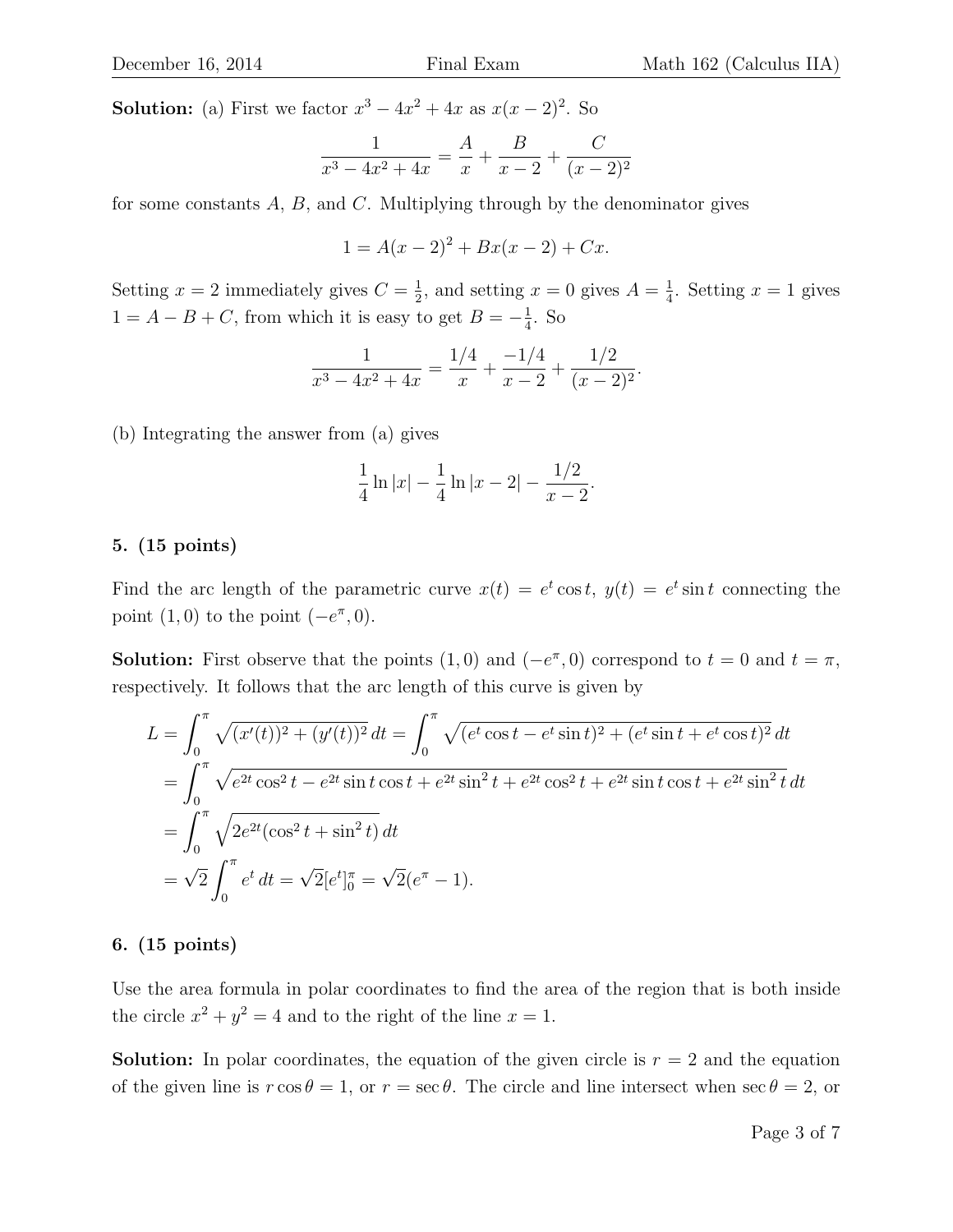$\cos \theta = \frac{1}{2}$  $\frac{1}{2}$ , which happens when  $\theta$  is  $\pi/3$  or  $-\pi/3$ . By the area formula in polar coordinates, the area is

$$
\int_{-\pi/3}^{\pi/3} \frac{1}{2} \left(2^2 - \sec^2 \theta\right) d\theta = \frac{1}{2} \left(4\theta - \tan \theta\right) \Big|_{-\pi/3}^{\pi/3} = \frac{1}{2} \left(4\pi/3 - \tan(\pi/3) - (-4\pi/3 - \tan(-\pi/3))\right).
$$

So the area is  $4\pi/3 -$ √ 3.

## Part B

## 7. (20 points)

(a) Find a power series representation centered at 0 of the function as well as the radius and interval of convergence.

$$
f(x) = \frac{x}{2 + x^2}
$$

(b) Write the following function as a power series in  $x$ . What is the radius of convergence of this power series?

$$
\frac{d}{dx}\left(\frac{x}{2+x^2}\right)
$$

Solution: (a)

$$
f(x) = \frac{x}{2} \frac{1}{1 + \frac{x^2}{2}} = \frac{x}{2} \sum_{n=0}^{\infty} \left( -\frac{x^2}{2} \right)^n = \frac{x}{2} \sum_{n=0}^{\infty} (-1)^n \frac{x^{2n}}{2^n} = \sum_{n=0}^{\infty} (-1)^n \frac{x^{2n+1}}{2^{n+1}}
$$

$$
\left| -\frac{x^2}{2} \right| < 1 \Leftrightarrow |x| < \sqrt{2}.
$$

for

$$
\left| -\frac{x^2}{2} \right| < 1 \Leftrightarrow |x| < \sqrt{2}.
$$

So the radius of convergence  $R =$ 2. Now we consider the boundary cases

$$
\left| -\frac{x^2}{2} \right| = 1 \Leftrightarrow x = \pm \sqrt{2}.
$$

We can easily see that the series diverges by the divergence test. So, the interval of convergence is (− µ<br>∫ 2, √ 2).

(b)

$$
\frac{d}{dx}\left(\frac{x}{2+x^2}\right) = \sum_{n=0}^{\infty} (-1)^n \frac{d}{dx} \frac{x^{2n+1}}{2^{n+1}} = \sum_{n=0}^{\infty} (-1)^n \frac{2n+1}{2^{n+1}} x^{2n}
$$

for  $|x|$  <  $\sqrt{2}$  by the differentiation theorem. The radius of convergence is  $\sqrt{2}$  as well.

## 8. (20 points)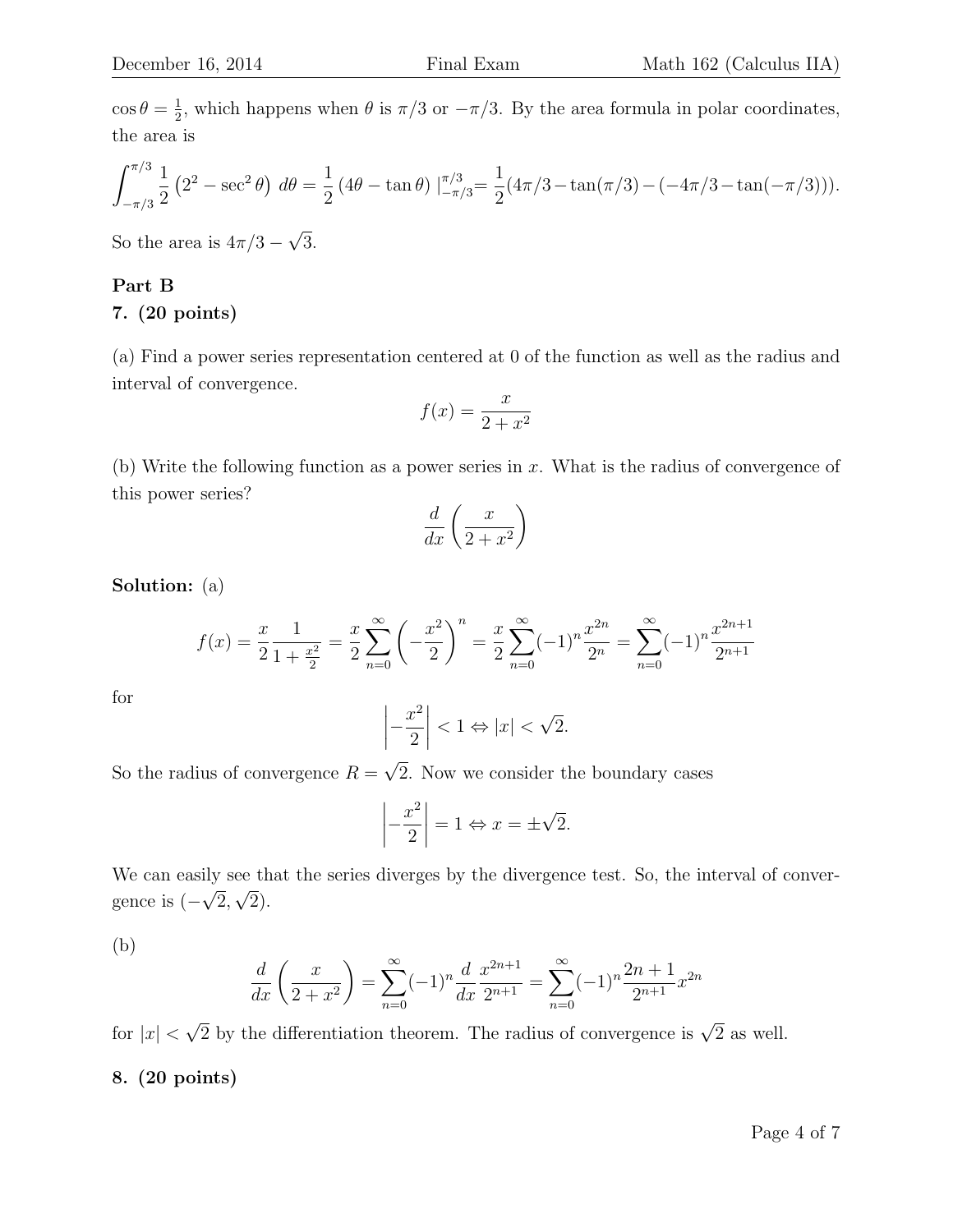Find the radius of convergence and interval of convergence of the series

$$
\sum_{n=3}^{\infty} \frac{2^n (x+3)^n}{2n+1}.
$$

Solution: We use the ratio test:

$$
\left| \frac{a_{n+1}}{a_n} \right| = |a_{n+1}| \cdot \left| \frac{1}{a_n} \right| = \frac{2^{n+1} |x+3|^{n+1}}{2(n+1)+1} \cdot \frac{2n+1}{2^n |x+3|^n}
$$

$$
= 2 \cdot \frac{2n+1}{2n+3} \cdot |x+3| \to 2|x+3|
$$

as  $n \to \infty$ . From

$$
2|x+3| < 1 \Leftrightarrow |x+3| < \frac{1}{2},
$$

the radius of convergence  $R=\frac{1}{2}$  $\frac{1}{2}$ .

Now consider the boundary case

$$
2|x+3| = 1 \Leftrightarrow 2(x+3) = \pm 1 \Leftrightarrow x = -\frac{5}{2}, -\frac{7}{2}
$$

Plugging these in the original series expression, we get

$$
\sum_{n=3}^{\infty} \frac{(\pm 1)^n}{2n+1},
$$

which diverges for  $+1$  by limit comparison with  $\sum_{n=3}^{\infty}$ 1  $\frac{1}{2n}$  and converges for  $-1$  by the Alternating series test. So the interval of convergence is  $\left[-\frac{7}{2}\right]$  $\frac{7}{2}, -\frac{5}{2}$  $\frac{5}{2}$ .

### 9. (20 points)

Determine whether the series is absolutely convergent, conditionally convergent, or divergent.

$$
\sum_{n=1}^{\infty} \frac{(-1)^n \cdot n}{(1+n^2) \cdot \tan^{-1} n}
$$

#### Solution:

First, consider the series  $\sum_{n=1}^{\infty}$  $\frac{n}{(1+n^2)\cdot \tan^{-1} n}$  for absolute convergence. Since

$$
\sum_{n=1}^{\infty} \frac{1}{n}
$$

diverges by p-series test and

$$
\lim_{n \to \infty} \frac{n}{(1 + n^2) \cdot \tan^{-1} n} \cdot n = \frac{2}{\pi},
$$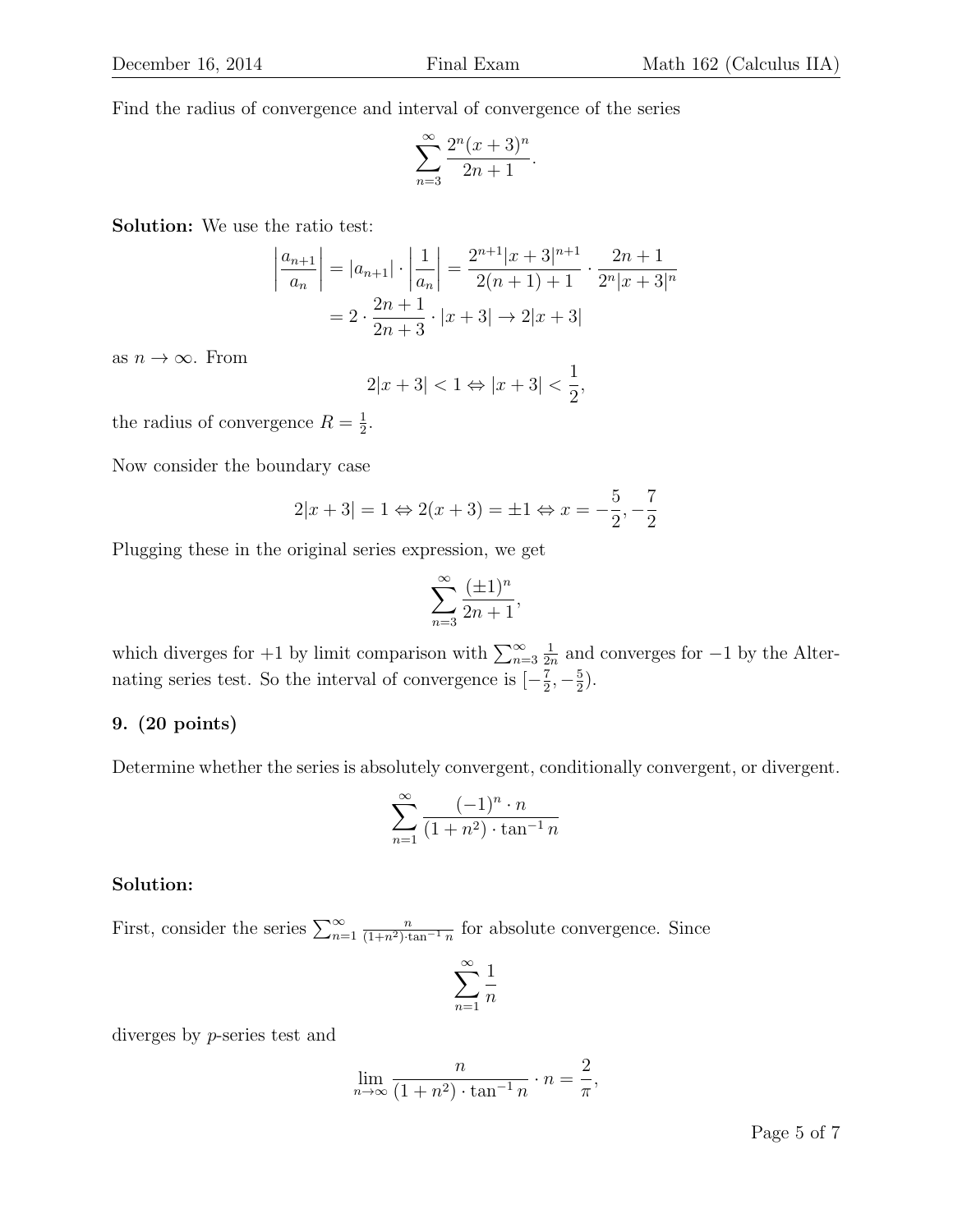by the limit comparison test, the series diverges.

If we consider the series  $\sum_{n=1}^{\infty}$  $(-1)^n \cdot n$  $\frac{(-1)^n \cdot n}{(1+n^2)\cdot \tan^{-1} n}$ , since  $\frac{n}{1+n^2}$  is positive and decreasing to 0 and  $\frac{1}{\tan^{-1} n}$  is positive and decreasing,  $\frac{n}{(1+n^2)\cdot \tan^{-1} n}$  is positive and decreasing to 0 and by the alternating series test, the series converges.

So, the series is conditionally convergent.

# 10. (20 points)

(a) Find the Taylor series centered at 0 of the function  $\cos\sqrt{|x|}$ , as well as radius and interval of convergence.

(b) Write the integral

$$
\int_0^x \cos\sqrt{|t|} dt
$$

as a power series in  $x$ .

**Solution:** (a) The Taylor series of  $\cos x$  is

$$
\cos x = \sum_{n=0}^{\infty} \frac{(-1)^n x^{2n}}{(2n)!} = 1 - \frac{x^2}{2!} + \frac{x^4}{4!} - \dots,
$$

which converegs for all x. Therefore, replacing x by  $\sqrt{|x|}$  gives,

$$
\cos\sqrt{|x|} = \sum_{n=0}^{\infty} \frac{(-1)^n (\sqrt{|x|})^{2n}}{(2n)!} = \sum_{n=0}^{\infty} \frac{(-1)^n x^n}{(2n)!} = 1 - \frac{x}{2!} + \frac{x^2}{4!} - \dots,
$$

which also converges for all  $x$ .

(b)

$$
\int_0^x \cos\sqrt{|t|} dt = \int_0^x \sum_{n=0}^\infty \frac{(-1)^n t^n}{(2n)!} dt = \sum_{n=0}^\infty \int_0^x \frac{(-1)^n t^n}{(2n)!} dt
$$
  
= 
$$
\sum_{n=0}^\infty \frac{(-1)^n x^{n+1}}{(n+1)(2n)!} dt
$$
  
= 
$$
x - \frac{x^2}{2 \cdot 2!} + \frac{x^3}{3 \cdot 4!} - \dots = x - \frac{x^2}{4} + \frac{x^3}{72} - \dots
$$

The equation holds for all  $x$ .

# 11. (20 points)